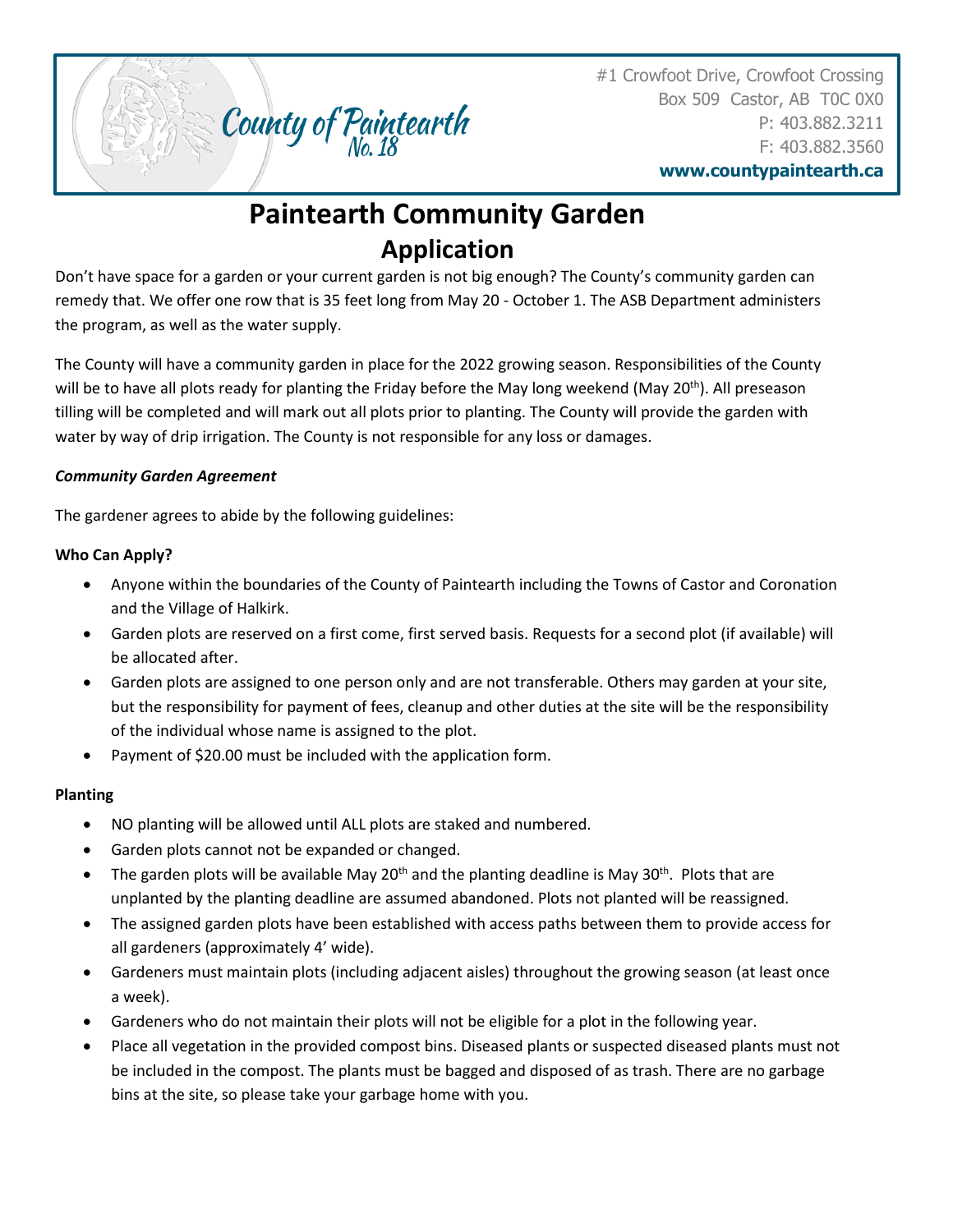- Gardeners must arrange for someone to maintain the plot if away for an extended period.
- If your plot becomes unkept, I understand that I will be given 2 weeks' notice by email, phone or mailing address to clean it up. At that time, it will be re-assigned or tilled under, and any produce will be donated to charity.
- Be respectful of the other member's plots by picking only what is yours unless you have been given permission to do so.
- Garden plots must be completely vacated by Saturday, October  $1<sup>st</sup>$ . At the end of the season, all dead plants and weeds must be removed. If your garden is not cleared, you will not be eligible for a plot the next season.

#### **Water**

• Water will be provided at no charge as per needed or approximately one inch per week.

### **Weed & Pest Control**

- Use of pesticides, herbicides, fungicides, fertilizers, or rodenticides is strictly PROHIBTED.
- The use of plastic and other non-porous materials for groundcover is prohibited.
- Grass and straw are great mulches and may be used in the plots or paths. Please do not add quack grass, or weeds that have gone to seed. This is considered trash.

#### **What Can Be Planted**

- Annual produce, plants, or flowers only.
- No invasive plants. Check out the website for a list of invasive plants. <https://www.abinvasives.ca/invasive-plants/>
- The height of any structure cannot exceed 5 feet and may not be permanent.
- Do not plant trees or shrubs. These plants are perennial and not allowed.
- Be respectful, tall crops (such as sunflowers and corn), structures, etc… should be planted to not shade another garden.
- Plant supporting structures may be used i.e., netting, tomato cages, or chicken wire for climbing plants but must be removed after harvest.

#### **Pets**

• No pets permitted in the garden area.

#### **Parking**

• Parking is permitted by the Crowfoot Reservoir if it doesn't interfere with truck traffic going in and out of the reservoir (keep to the right). You may also park in the County's parking lot after hours (working hours are from 8:00 am – 5:00 pm).

#### **Safety & Security**

- Children are welcome in the garden area with adult supervision.
- Acquaint yourself with your garden neighbors.
- Report any theft or vandalism to the County of Paintearth.